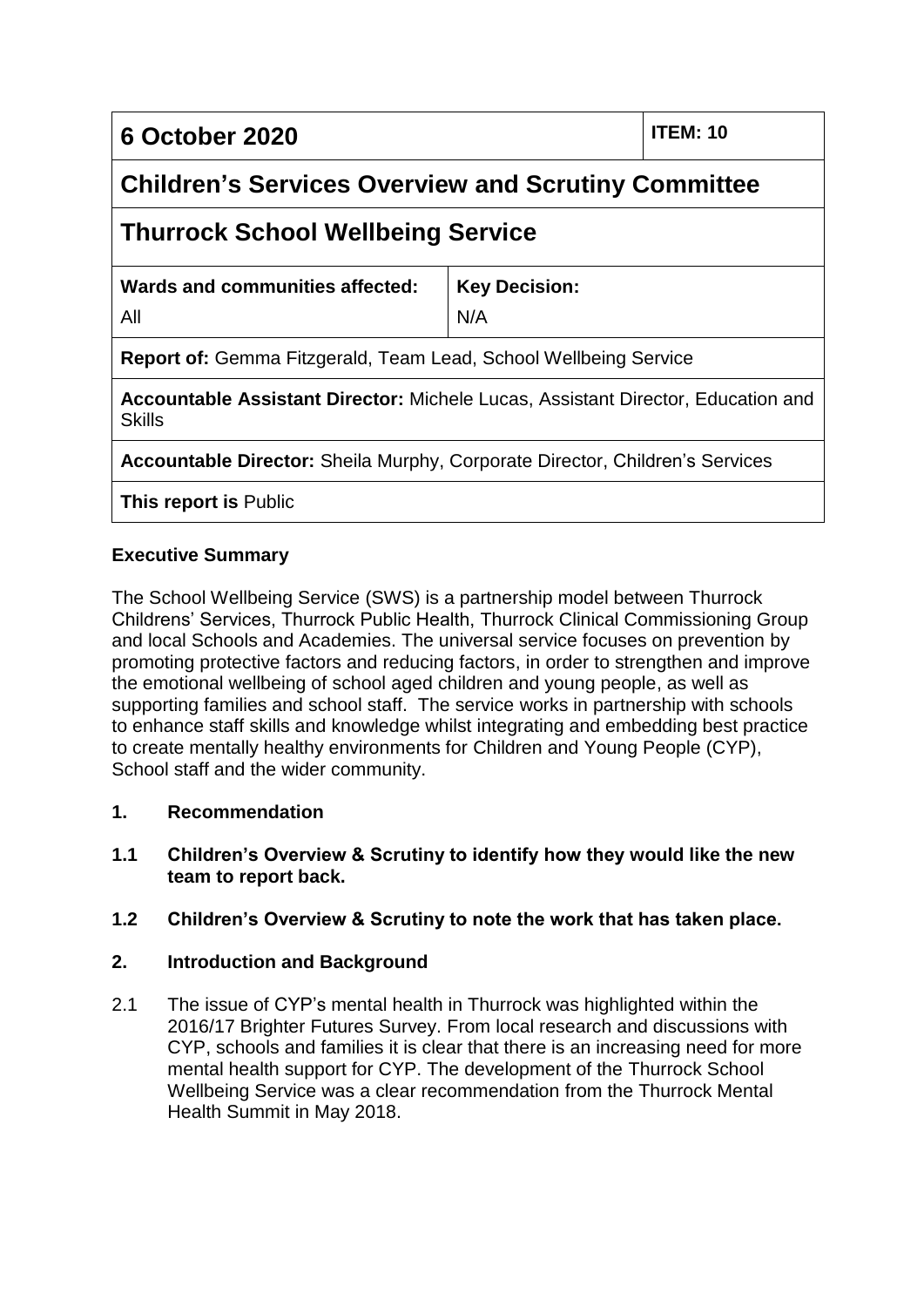- 2.2 Increasing pressure is being placed on schools to cope with emerging mental health difficulties and there is a rising demand for treatment services. However, it is evident that there is a great deal of support and innovative practice already taking place across the locality to try and address CYP's mental health needs. The SWS is working in partnership with schools and local mental health services to deliver evidence based interventions and programmes. This universal, preventative and sustainable model focuses on increasing CYP's resilience by promoting protective factors and reducing risk factors.
- 2.3 The School Wellbeing Service will integrate, embed and strengthen existing services to provide training, workshops and reflective discussions to school staff. It is the intention that the SWS will provide an opportunity for schools to extend and enhance their existing work on promoting good mental health and supporting those who are experiencing difficulties, knowing when to provide universal, targeted support or when to refer to a local specialist service.

### 2.4 Covid-19

Due to covid-19 and the school closures the SWS were unable to complete the delivery of the Brighter Futures Survey to all schools. This has impacted on the ability of the service to delivery any interventions or resources as per service plan, as the service is being evaluated by the University of East Anglia and the baseline data had to be obtained prior to schools receiving interventions. However, the service was aware of the wellbeing needs of school staff and families, therefore the service created a support line that could be easily accessed via phone or email for school staff and parents/carers. The support line was facilitated Monday to Friday 08:00am-18:00pm. The service also adopted their approach and provide reflective sessions for school staff who requested them, these were completed virtually. The service also worked with EWMHS Mental Health Support Teams to create short videos for families about how to support families with the transition back to school. The service also worked closely with the MIND charity to create a range of short videos increasing awareness of how to promote positive wellbeing, all of which were showcased on social media channels.

# **3. Issues, Options and Analysis of Options**

3.1 This is a three year funded programme and we will need to consider how we can ensure this work is imbedded in mainstream delivery. The external evaluation will provide an evidence base of impact of the service overtime.

### **4. Aim of the service**

4.1 To transform the way that emotional wellbeing and mental health support is delivered in schools and academies. This will be achieved by supporting schools to create mentally healthy environments for students and staff by tackling problems quickly, working preventatively and intervening at an earlier stage with meaningful and effective interventions that promote positive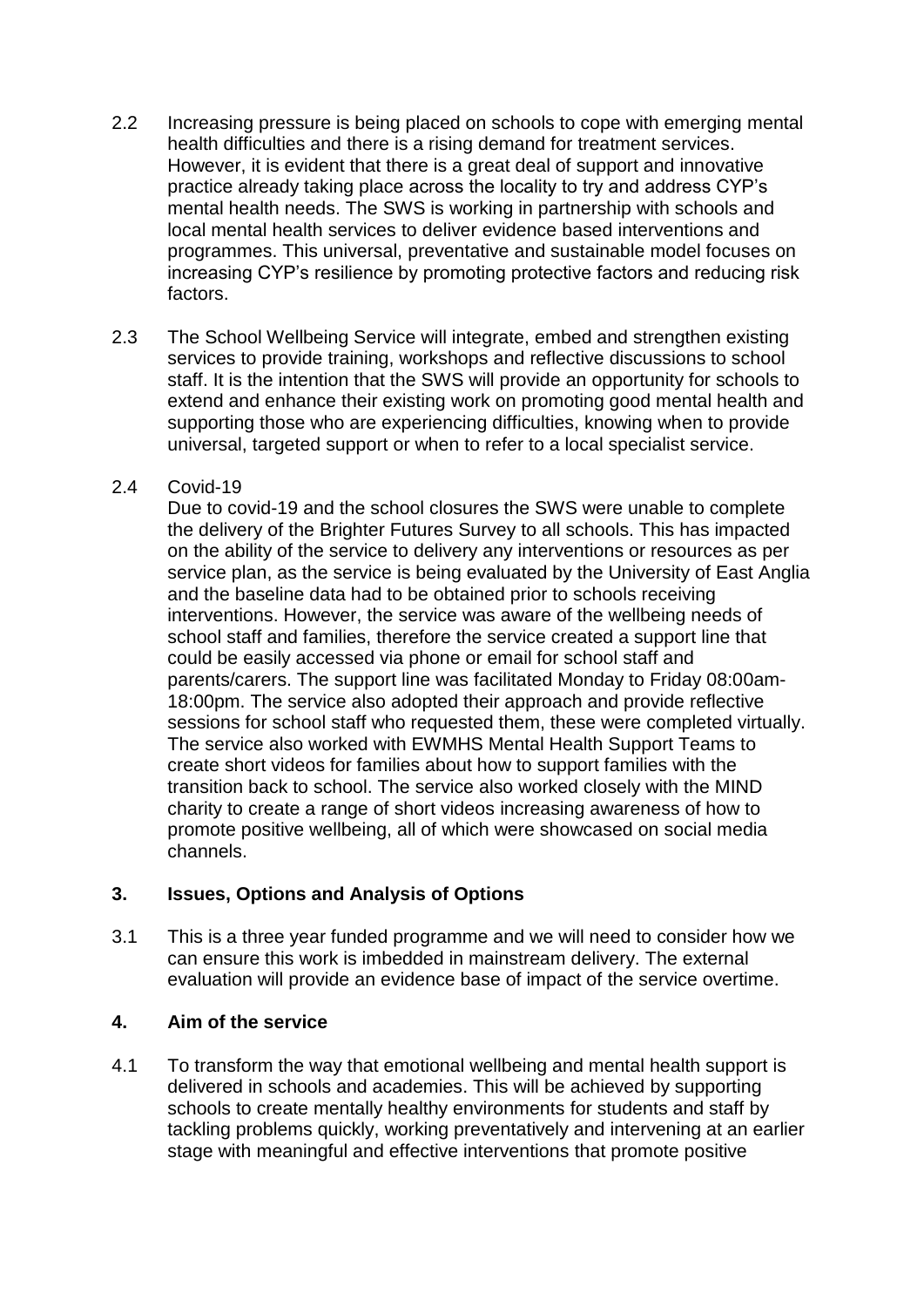wellbeing, allowing CYP to become emotionally available to access education, make academic progress and thrive.

# **5. Service Objectives, Outcomes and Actions**

Please see appendix for details.

### **6. Key Performance Indicators**

6.1 Key performance indicators (KPIs) have been identified which enable the service to measure progress. They will also help to determine whether action has been taken, ensuring that the service has been embedded within the locality and that it has been effective in strengthening the universal preventative approach that schools adopt when supporting Children and Young People's wellbeing and mental health:

| <b>Service KPI Scorecard</b>                                                                       |         | <b>Progress</b>                                                                                                                                                                                                                                                                                                                                                                                                                                 |
|----------------------------------------------------------------------------------------------------|---------|-------------------------------------------------------------------------------------------------------------------------------------------------------------------------------------------------------------------------------------------------------------------------------------------------------------------------------------------------------------------------------------------------------------------------------------------------|
| All schools in Thurrock to<br>complete a needs<br>assessment                                       | 95%     | 100%                                                                                                                                                                                                                                                                                                                                                                                                                                            |
| All schools to complete a<br><b>Mental Health Action Plan</b>                                      | 80%     | 80% Due to Covovid-19 the allocated<br>practitioners are liaising with schools<br>to arrange a follow up meeting so that<br>any amendments can be made to<br>their action plans to reflect the current<br>level of wellbeing need)                                                                                                                                                                                                              |
| SWS to deliver mental<br>health awareness and<br>relevant training to all<br>schools and academies | 95%     | In accordance with the evaluation the<br>SWS were informed to complete the<br>Brighter Futures Survey as a baseline<br>prior to delivering any further training.<br>Due to covid-19 we were unable to<br>complete delivery in all schools. The<br>service are arranging to deliver the<br>survey again within all schools in<br>Thurrock. As soon as the surveys are<br>delivered the delivery of interventions<br>and resources will commence. |
| SWS to work with the SWS<br>partnership board<br>members to explore all<br>funding opportunities   | £20,000 | The SWS have obtained 15,000<br>funding from the Community Safety<br>partnership to create a programme<br>that identifies the needs of students<br>who are at risk of permanent<br>exclusion, the programme will also<br>highlight strategies for schools and<br>parents to utilise whilst highlighting<br>the voice of students, parents/carers<br>and schools. This is currently on hold<br>due to the theatre company that we                |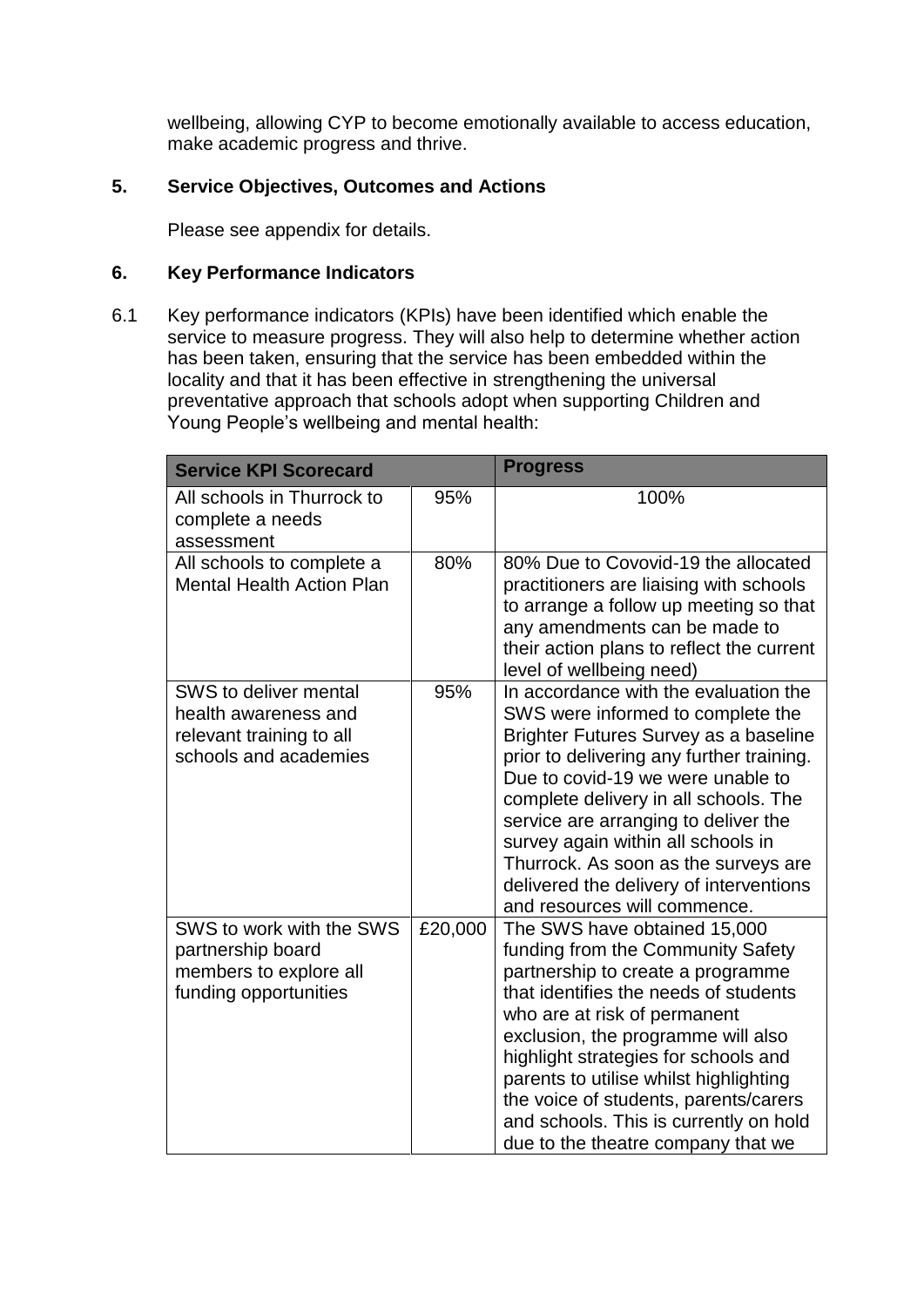| are working with being furloughed.               |
|--------------------------------------------------|
| We have a meeting booked in for<br>October 2020. |
|                                                  |
| 2,000 funding has been obtained from             |
| the CCG to create mindfulness                    |
| sessions. Sessions have been                     |
| created for primary and secondary                |
| students as well as school staff.                |
| These will be shared with schools this           |
| academic year – we have explored                 |
| virtual platforms for these to be easily         |
| accessed.                                        |

# **7. Improvement Areas and progress**

7.1 The School Wellbeing Service launched on the 15<sup>th</sup> October 2019. The Action plan details 5 improvement areas, please see the table below for details on each area and the progress that has been made to date. In response to the Covid-19 pandemic, the School Wellbeing Service have adapted their approach to supporting schools. The SWS has worked in partnership with the Educational Psychology Services to create a support line for School staff, parents/carers and professionals to access during lockdown.

| Improvement area                                                                              | <b>Progress</b>                                                                                                                                                                                           |
|-----------------------------------------------------------------------------------------------|-----------------------------------------------------------------------------------------------------------------------------------------------------------------------------------------------------------|
| 1. Establishment of the<br><b>School Wellbeing</b><br>Service.                                | All posts within the School Wellbeing Service<br>have been successfully recruited to.                                                                                                                     |
|                                                                                               | All schools and academies within Thurrock have<br>been informed of their allocated SWS practitioner.                                                                                                      |
|                                                                                               | The SWS have liaised with all local services and<br>charities that provide wellbeing and mental health<br>support to children, young people and their<br>families (both universal and targeted services). |
|                                                                                               | The SWS have established a Thurrock CYP<br>Mental Health Network (school mental health<br>leads and representatives from services and<br>charities).                                                      |
| 2. Schools will receive a<br>tailored programme of<br>support, resources<br>and training that | All Schools have been informed of their allocated<br>SWS practitioner and have received an initial<br>meeting to discuss the SWS offer.                                                                   |
| meets the wellbeing<br>needs of their<br>students, families and                               | Over 40 schools and local CYP services and<br>charities attended the SWS launch.                                                                                                                          |
| staff.                                                                                        | All Schools have identified a Mental Health Lead.                                                                                                                                                         |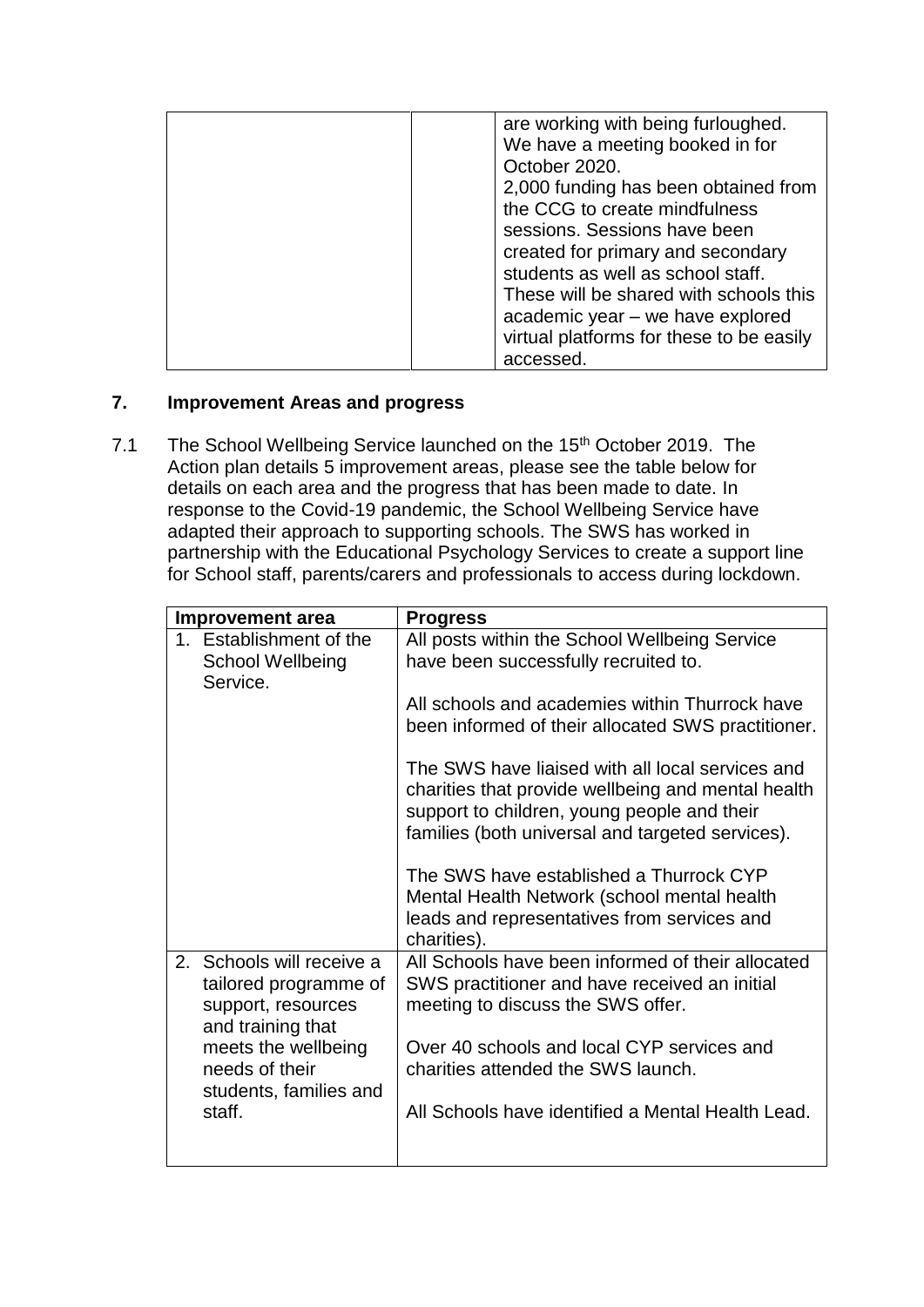| 100% of schools and academies had completed<br>an action planning meeting with their allocated<br>SWS prior to lockdown.<br>Prior to the delivery of the Brighter Futures<br>Survey, the following interventions were<br>delivered:<br>13 schools have received bespoke Mental<br>$\bullet$<br>Health Awareness CPD training sessions.<br>10 schools have received staff Reflective<br>$\bullet$<br>Discussions.<br>The SWS had been working with students<br>and staff to create the role of the Student<br><b>Wellbeing Champion.</b><br>Several Mental Health Network meetings<br>had taken place prior to lockdown. These<br>will continue into the new academic year,<br>but will now be delivered virtually over<br>Microsoft Teams. |
|--------------------------------------------------------------------------------------------------------------------------------------------------------------------------------------------------------------------------------------------------------------------------------------------------------------------------------------------------------------------------------------------------------------------------------------------------------------------------------------------------------------------------------------------------------------------------------------------------------------------------------------------------------------------------------------------------------------------------------------------|
| In line with the evaluation the SWS were advised<br>to pause the delivery of interventions until the<br>baseline 'Brighter Futures Survey' had been<br>delivered to all schools. The Brighter Futures<br>Survey was delivered to 26 schools prior to the<br>schools closing. All results have been uploaded<br>and the School Health Education Unit are<br>creating the report. The school Wellbeing Service<br>will be delivering the Brighter Futures survey<br>following the authorisation of direct service<br>delivery and risk assessment approval.                                                                                                                                                                                  |
| The SWS team have attended training on a range<br>of evidence based programmes including; anxiety<br>management, anger management, Managing<br>Emotional Triggers (MET), self-harm<br>management, building resilience and stress<br>management.                                                                                                                                                                                                                                                                                                                                                                                                                                                                                            |
| The SWS have built good working relationships<br>with local services and charities in order to share<br>best practice and resources.                                                                                                                                                                                                                                                                                                                                                                                                                                                                                                                                                                                                       |
| The SWS continue to work in partnership with the<br>University of East Anglia in regards to the service<br>evaluation. Careful consideration has been given<br>to the evaluation with regards to the impact of<br>covid-19.                                                                                                                                                                                                                                                                                                                                                                                                                                                                                                                |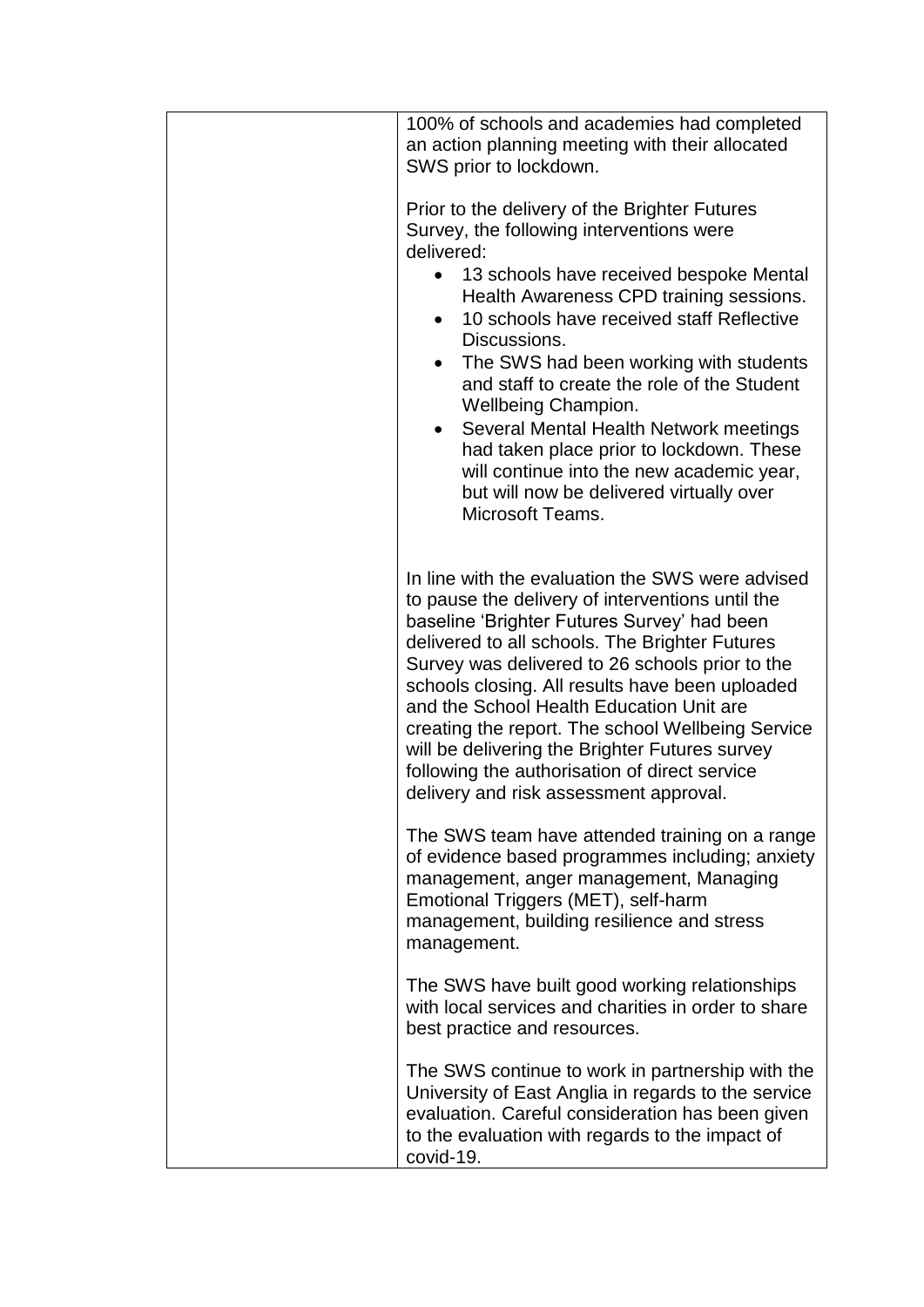|    | 3. A School Wellbeing<br>Service pledge has<br>been developed to<br>allow schools to show<br>their commitment to<br>working in partnership<br>with the service.             | Schools have been introduced to the Pledge<br>during their Action Planning meetings, and at the<br>Launch.<br>The action plan document includes a space for<br>schools to sign the pledge. Schools will be<br>reintroduced to the pledge when their allocated<br>SWS practitioner meets with them during the first<br>academic half term of 2020/202                                                                                                                                        |
|----|-----------------------------------------------------------------------------------------------------------------------------------------------------------------------------|---------------------------------------------------------------------------------------------------------------------------------------------------------------------------------------------------------------------------------------------------------------------------------------------------------------------------------------------------------------------------------------------------------------------------------------------------------------------------------------------|
| 4. | Transforming the way<br>that wellbeing and<br>mental health support<br>is delivered in<br>education, by<br>providing a platform<br>for CYP's to take a<br>lead on promoting | The SWS met with the Youth Cabinet and<br>delivered a training session on mental health<br>awareness and to obtain feedback on the SWS<br>offer. Since the initial meeting the SWS have<br>meet with the cabinet again and will continue to<br>liaise with them to obtain the voice of CYP in<br>Thurrock.                                                                                                                                                                                  |
|    | positive wellbeing<br>within their<br>school/academy and<br>community.                                                                                                      | The SWS have met with local services CYP's<br>forums including SERICC and EWMHS to ensure<br>that the voice of the child runs throughout the<br>development of the service.                                                                                                                                                                                                                                                                                                                 |
|    |                                                                                                                                                                             | The SWS have met with a number of students<br>from both primary and secondary schools to<br>develop the role of the Student Mental Health<br>Champions.                                                                                                                                                                                                                                                                                                                                     |
|    |                                                                                                                                                                             | The SWS worked with 4 primary schools in<br>preparation for the launch to obtain their views on<br>mental health. The student's art work was<br>displayed during the launch.                                                                                                                                                                                                                                                                                                                |
|    | 5. To facilitate the<br>reduction of<br>permanent exclusions<br>(related to mental<br>health) that are being<br>made in the locality by<br>schools and<br>academies.        | The SWS continue to work with the Partnership<br>Board, schools and services to identify evidenced<br>based programs that aim to reduce the number of<br>permanent exclusions of C&YP who are<br>experiencing mental health difficulties. This piece<br>of work had to pause due to the school closures,<br>lockdown and the social distancing measures.<br>The SWS have been in contact with the theatre<br>company that are co-developing a programme for<br>schools, staff and students. |

# **8. CONSULTATION (including Overview and Scrutiny, if applicable)**

8.1 Children's Services Overview and Scrutiny Committee

# **9. IMPACT ON CORPORATE POLICIES, PRIORITIES, PERFORMANCE AND COMMUNITY IMPACT**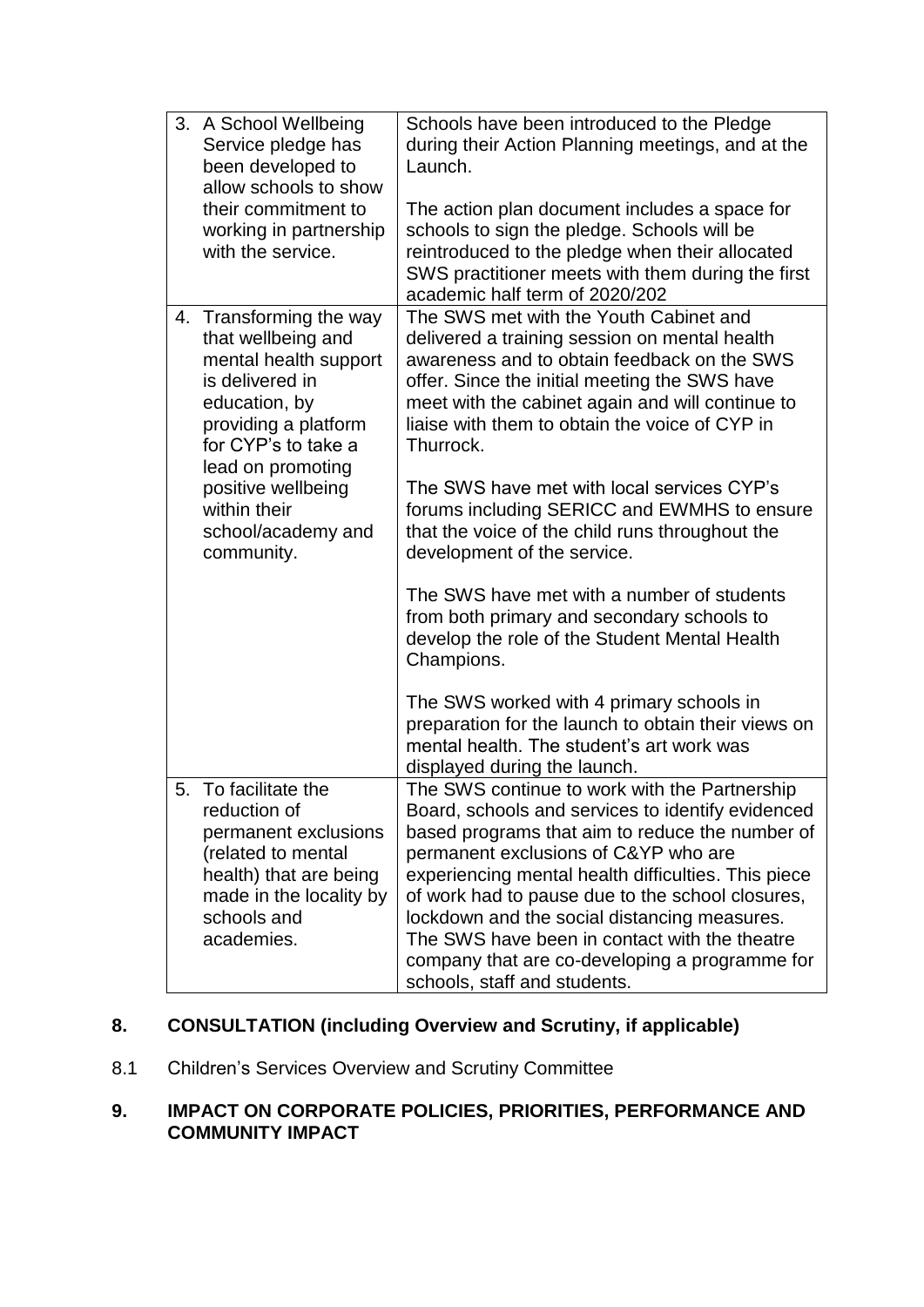9.1 This report contributes to the following corporate priorities:

**People –** a borough where people of all ages are proud to work and play, live and stay.

**Prosperity –** a borough which enable everyone to achieve their aspirations.

#### **10. Implications**

10.1 **Financial** 

Implications verified by: **David May** 

### **Strategic Lead Finance**

There are no financial implications. The School Wellbeing Service has been funded from the LA, Public Health, CCG and Schools. This funding has been identified for three years. We will need to consider how the work can be continued going forward. Funding streams will need to be identified by the School Wellbeing Partnership Board.

### 10.2 **Legal**

Implications verified by: **Lucinda Bell**

# **Education Lawyer**

This report requires the committee to identify how they would like the new team to report back and to note work that has taken place. It does not require any further decision and there are no legal comments.

### 10.3 **Diversity and Equality**

Implications verified by: **Roxanne Scanlon**

### **Community Engagement and Project Officer**

Mental Health is key barrier for many children and young people and has a direct impact on how they can become community based citizens. This programme is looking to address some of the inequities around mental health and offer tools for schools to develop and build resilience. The evaluation of this programme is central to how we can look at this as a whole system approach.

### 10.4 **Other implications (where significant) – i.e. Section 17, Risk Assessment, Health Impact Assessment, Sustainability, IT, Environmental**

None